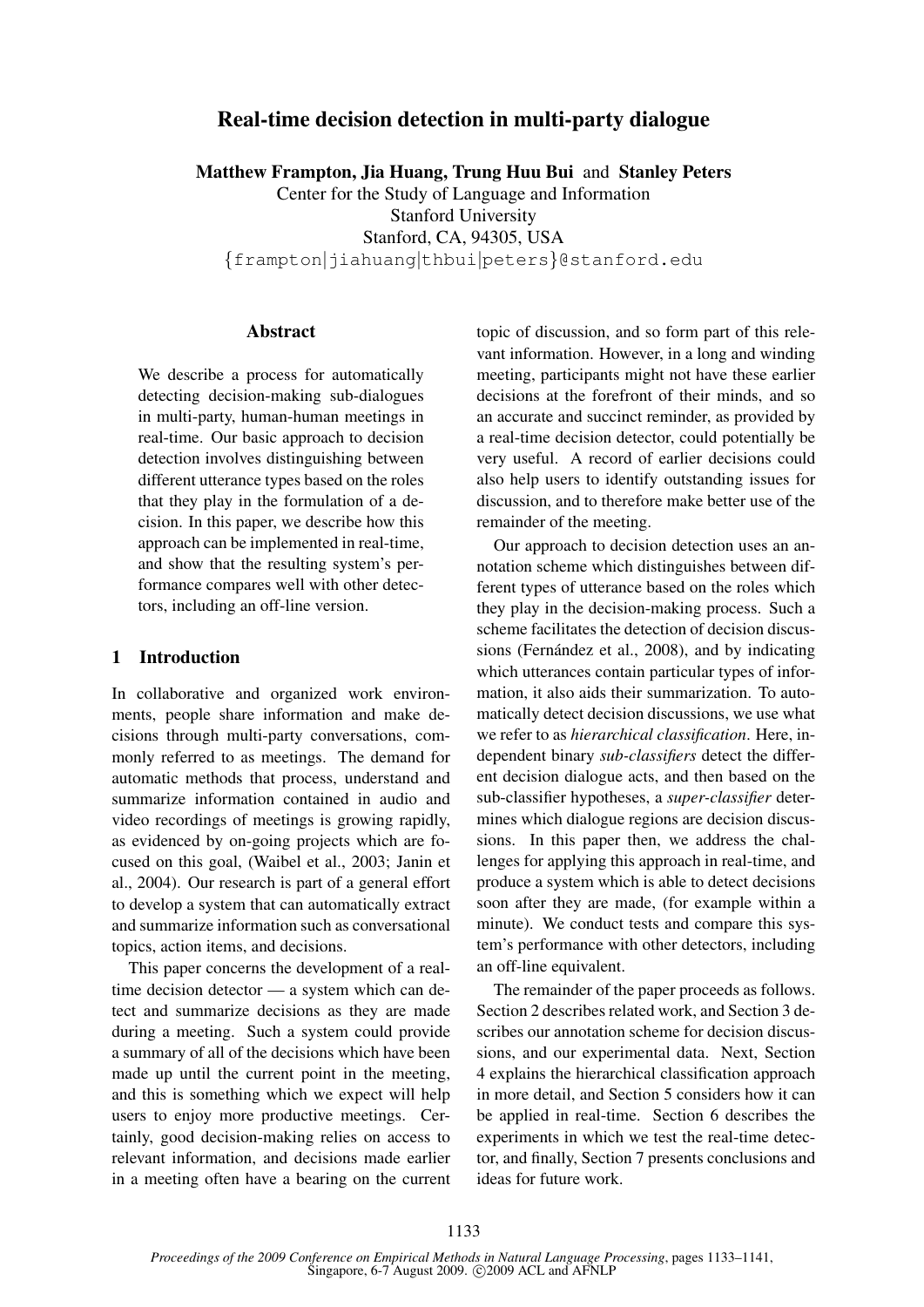### 2 Related Work

Decisions are one of the most important meeting outputs. User studies (Lisowska et al., 2004; Banerjee et al., 2005) have confirmed that meeting participants consider this to be the case, and Whittaker et al. (2006) found that the development of an automatic decision detection component is critical to the re-use of meeting archives. As a result, with the new availability of substantial meeting corpora such as the ISL (Burger et al., 2002), ICSI (Janin et al., 2004) and AMI (McCowan et al., 2005) Meeting Corpora, recent years have seen an increasing amount of research on decision-making dialogue.

This recent research has tackled issues such as the automatic detection of agreement and disagreement (Hillard et al., 2003; Galley et al., 2004), and of the level of involvement of conversational participants (Wrede and Shriberg, 2003; Gatica-Perez et al., 2005). In addition, Verbree et al. (2006) created an argumentation scheme intended to support automatic production of argument structure diagrams from decision-oriented meeting transcripts. Only very recent research has specifically investigated the automatic detection of decisions, namely (Hsueh and Moore, 2007) and (Fernández et al., 2008).

Hsueh and Moore (2007) used the AMI Meeting Corpus, and attempted to automatically identify dialogue acts (DAs) in meeting transcripts which are "decision-related". Within any meeting, the authors decided which DAs were decision-related based on two different kinds of manually created summary: the first was an extractive summary of the whole meeting, and the second, an abstractive summary of the decisions which were made. Those DAs in the extractive summary which support any of the decisions in the abstractive summary were manually tagged as decision-related. Hsueh and Moore (2007) then trained a Maximum Entropy classifier to recognize this single DA class, using a variety of lexical, prosodic, dialogue act and conversational topic features. They achieved an F-score of 0.35, which gives an indication of the difficulty of this task.

Unlike Hsueh and Moore (2007), Fernández et al. (2008) made an attempt at modelling the structure of decision-making dialogue. They designed an annotation scheme that takes account of the different roles which different utterances play in the decision-making process — for example,

their scheme distinguishes between decision DAs (DDAs) which initiate a discussion by raising a topic/issue, those which propose a resolution, and those which express agreement for a proposed resolution and cause it to be accepted as a decision. The authors applied the annotation scheme to a portion of the AMI corpus, and then took what they refer to as a *hierarchical classification* approach in order to automatically identify decision discussions and their component DAs. Here, one binary *Support Vector Machine (SVM)* per DDA class hypothesized occurrences of that DDA class, and then based on the hypotheses of these socalled *sub-classifiers*, a *super-classifier*, (a further SVM), determined which regions of dialogue represented decision discussions. This approach produced better results than the kind of "flat classification" approach pursued by Hsueh and Moore (2007) where a single classifier looks for examples of a single decision-related DA class. Using manual transcripts, and a variety of lexical, utterance, speaker, DA and prosodic features for the sub-classifiers, the super-classifier's F1-score was 0.58 according to a lenient match metric. Note that (Purver et al., 2007) had previously pursued the same basic approach as Fernández et al. (2008) in order to detect action items.

While both Hsueh and Moore (2007), and Fernández et al. (2008) attempted off-line decision detection, in this paper, we attempt real-time decision detection. We take the same basic approach as Fernández et al. (2008), and make changes to its implementation so that it can work effectively in real-time.

## 3 Data

The AMI corpus (McCowan et al., 2005), is a freely available corpus of multi-party meetings containing both audio and video recordings, as well as a wide range of annotated information including dialogue acts and topic segmentation. Conversations are all in English, but participants can include non-native English speakers. All of the meetings in our sub-corpus last around 30 minutes, and are scenario-driven, wherein four participants play different roles in a company's design team: *project manager*, *marketing expert*, *interface designer* and *industrial designer*. The discussions concern how to design a remote control.

We used the off-line version of the Decipher speech recognition engine (Stolcke et al., 2008) in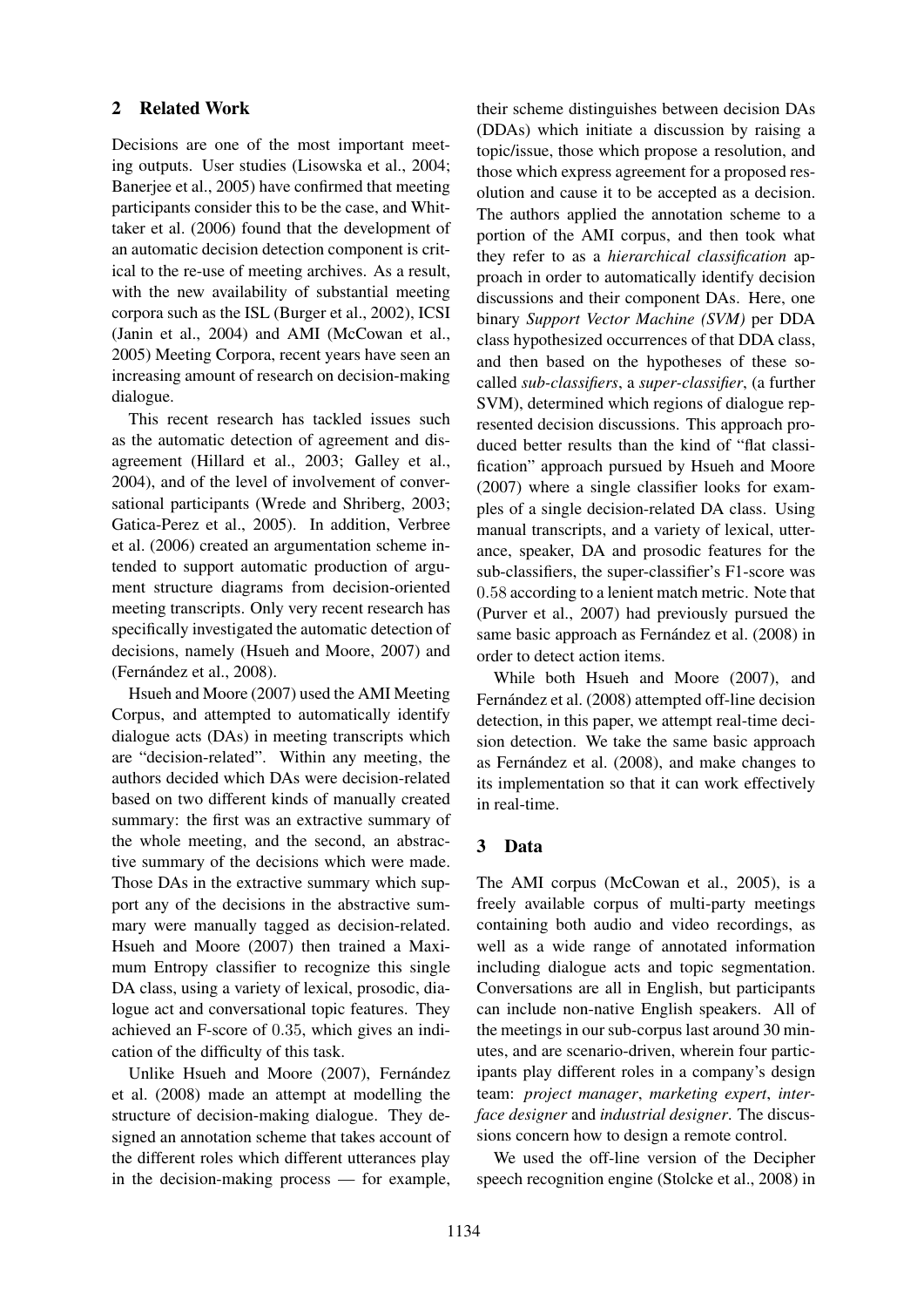order to obtain off-line ASR transcripts for these 17 meetings, and the real-time version, to obtain real-time ASR transcripts. Decipher generates the transcripts by first producing Word Confusion Networks (WCNs) and then extracting their best paths. The real-time recognizer generates "live" transcripts with 5 to 15 seconds of latency for immediate display. In processing completed meetings, the off-line system makes seven recognition passes, including acoustic adaptation and language model rescoring, in about 4.2 times realtime (on a 4-score 2.6 GHz Opteron server). In general usage with multi-party dialogue, the word error rate (WER) for the off-line version of Decipher is approximately 23%, and for the realtime version, approximately  $35\%$ <sup>1</sup>. Stolcke et al. (2008) report a WER of 26.9% for the off-line version on AMI meetings.

The real-time ASR transcripts for the 17 meetings contain a total of 8440 utterances/dialogue acts, (around 496 per meeting), and the off-line ASR transcripts, 7495 utterances/dialogue acts, (around 441 per meeting).

#### 3.1 Modelling Decision Discussions

We use the same annotation scheme as (Fernández et al., 2008) in order to model decision-making dialogue. As stated in Section 2, this scheme distinguishes between a small number of dialogue act types based on the role which they perform in the formulation of a decision. Recall that using this scheme in conjunction with *hierarchical classification* produced better decision detection than a "flat classification" approach with a single "decision-related" DA class. Since it indicates which utterances contain particular types of information, such a scheme also aids the summarization of decision discussions.

The annotation scheme (see Table 1 for a summary) is based on the observation that a decision discussion contains the following main structural components: (a) a topic or issue requiring resolution is raised, (b) one or more possible resolutions are considered, (c) a particular resolution is agreed upon, that is, it becomes the decision. Hence the scheme distinguishes between three corresponding decision dialogue act (DDA) classes: *Issue* (*I*), *Resolution* (*R*), and *Agreement* (*A*). Class *R* is further subdivided into *Resolution Proposal* (*RP*) and *Resolution Restatement* (*RR*). Note that an utterance can be assigned to more than one of these DDA classes, and that within a decision discussion, more than one utterance may correspond to a particular DDA class.

Here we use the sample decision discussion below in 1 in order to provide examples of the different DDA types. *I* utterances introduce the topic of the decision discussion, examples being *"Are we going to have a backup?"* and *"But would a backup really be necessary?"* On the other hand, *R* utterances specify the resolution which is ultimately adopted as the decision. *RP* utterances propose this resolution (e.g. *"I think maybe we could just go for the kinetic energy. . . "*), while *RR* utterances close the discussion by confirming/summarizing the decision (e.g. *"Okay, fully kinetic energy"*). Finally, *A* utterances agree with the proposed resolution, so causing it to be adopted as the decision, (e.g. *"Yeah"*, *"Good"* and *"Okay"*.

- (1) A: Are we going to have a backup? Or we do just–
	- B: But would a backup really be necessary?
	- A: I think maybe we could just go for the kinetic energy and be bold and innovative.
	- C: Yeah.
	- B: I think– yeah.
	- A: It could even be one of our selling points.
	- C: Yeah –*laugh*–.
	- D: Environmentally conscious or something. A: Yeah.
	- B: Okay, fully kinetic energy.
	- $D: Good<sup>2</sup>$

### 3.2 Experimental data for real-time decision detection

Originally, two individuals used the annotation scheme described above in order to annotate the manual transcripts of 9 and 10 meetings respectively. The annotators overlapped on two meetings, and their *kappa* inter-annotator agreement ranged from 0.63 to 0.73 for the four DDA classes. The highest agreement was obtained for class *RP*, and the lowest for class *A*. Although these kappa values are not extremely high, if we used a single, less homogeneous "decision-related" DA class like Hsueh and Moore (2007), then its kappa score

 $1$ This information was obtained through personal communication.

 $2$ This example was extracted from the AMI dialogue ES2015c and has been modified slightly for presentation purposes.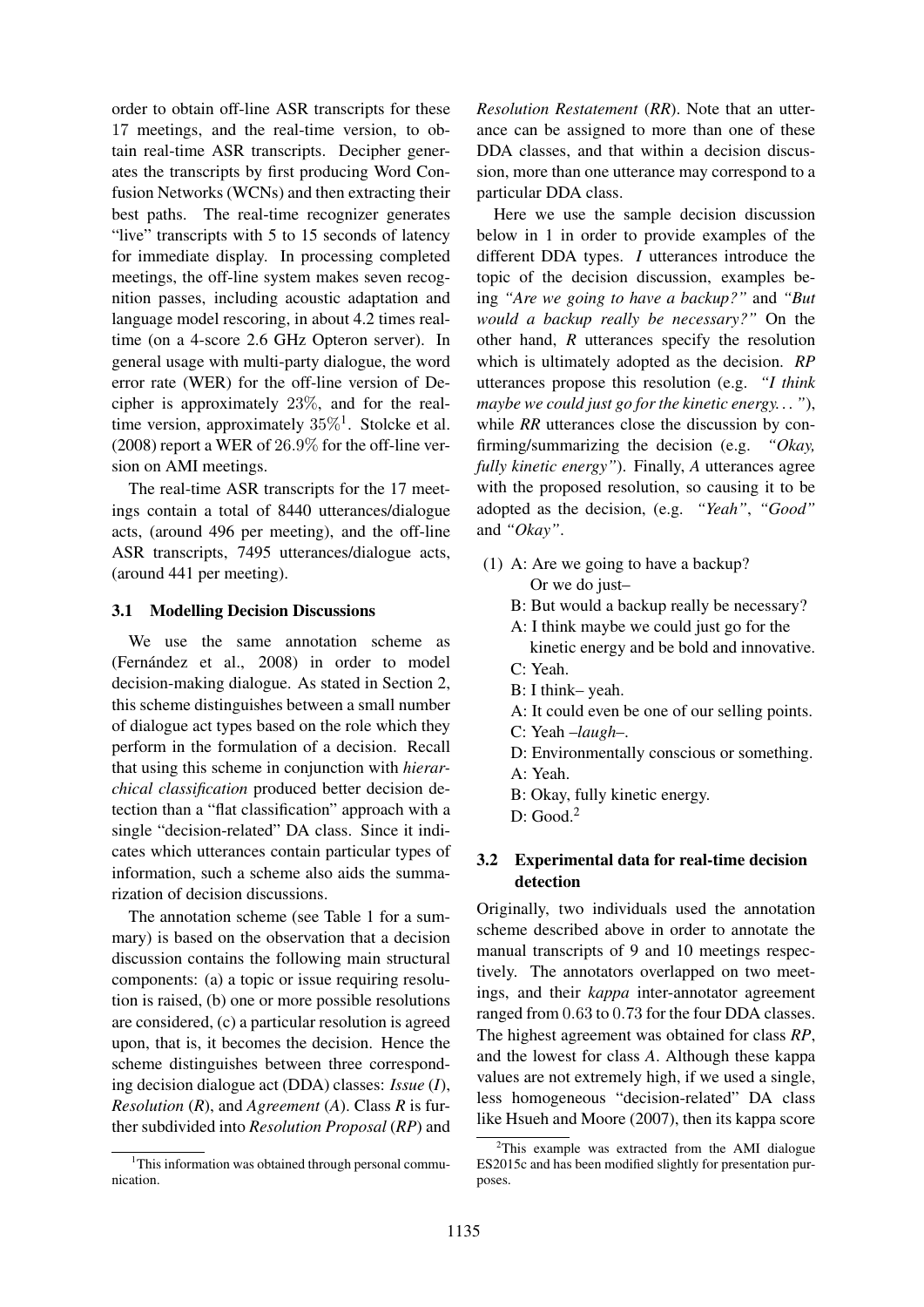| key       | <b>DDA</b> class | description                                                  |  |  |
|-----------|------------------|--------------------------------------------------------------|--|--|
|           | issue            | utterances introducing the issue or topic under discussion   |  |  |
| R         | resolution       | utterances containing the resolution adopted as the decision |  |  |
| RP        | $-proposal$      | - utterances where the decision is originally proposed       |  |  |
| <b>RR</b> | $- restatement$  | - utterances where the decision is confirmed or restated     |  |  |
| A         | agreement        | utterances explicitly signalling agreement with the decision |  |  |

Table 1: Set of decision dialogue act (DDA) classes

would probably be significantly lower. The decision discussion annotations used by Hsueh and Moore (2007) are part of the AMI corpus, and are for the manual transcriptions. The reader can find a comparison between these annotations and our own manual transcript annotations in (Fernández et al., 2008).

After obtaining the new off-line and real-time ASR transcripts, we transferred the DDA annotations from the manual transcripts. In both sets of ASR transcripts, each meeting contains on average around 26 DAs tagged with one or more of the DDA sub-classes in Table 1. DDAs are thus very sparse, corresponding to only 5.3% of utterances in the real-time transcripts, and 6.0% in the offline. In the real-time transcripts, *Issue* utterances make up less than 1.2% of the total number of utterances in a meeting, while *Resolution* utterances are around 1.6%: 1.2% are *RP* and less than 0.4% are *RR* on average. Almost half of DDA utterances (slightly over 2.6% of all utterances on average) are tagged as belonging to class *Agreement*. In the off-line transcripts, the percentages are fairly similar: 1.6% of utterances are *Issue* DDAs, 2.0% are *RP*, 0.5% are *RR*, and 2.4% are *A*.

We now move on to describe the *hierarchical classification* approach which we use to try to automatically detect decision sub-dialogues and their component DDAs.

### 4 Hierarchical Classification

*Hierarchical classification* is designed to exploit the fact that within decision discussions, our DDAs can be expected to co-occur in particular types of patterns. It involves two different types of classifier:

- 1. Sub-classifier: One independent binary *subclassifier* per DDA class classifies each utterance.
- 2. Super-classifier: A sliding window shifts through the meeting one utterance at a time,

and following each shift, a binary *superclassifier* determines whether the region of dialogue within the window is part of a decision discussion.

In our decision detectors, the sub-classifiers run in parallel in order to reduce processing time. For each utterance, the sub-classifiers use features which are derived from the properties of that utterance in context. On the other hand, the super-classifier's features are the hypothesized class labels and confidence scores for the utterances within the window. In various experiments, we have found that a suitable size for the window, is the average length of a decision discussion in our data in utterances. The super-classifier also "corrects" the sub-classifiers. This means that if a DA is classified as positive by a sub-classifier, but does not fall within a region classified as part of a decision discussion by the super-classifier, then the sub-classifier's hypothesis is changed to negative.

We now move on to consider how this basic approach to decision detection can be implemented in a real-time system.

# 5 Design considerations for our real-time system

A real-time decision detector should detect decisions as soon after they are made as possible. It is for this reason that we have set our real-time detector to automatically run at frequent and regular intervals during a meeting. An alternative would be to give the user (a meeting participant) responsibility for instructing the detector when to run. However, a user may sometimes leave substantial gaps between giving run commands. When this happens, the detector will have to process a large number of utterances in a single run, and so the user may wait some time before being presented with any results. In addition, giving the user responsibility for instructing the detector when to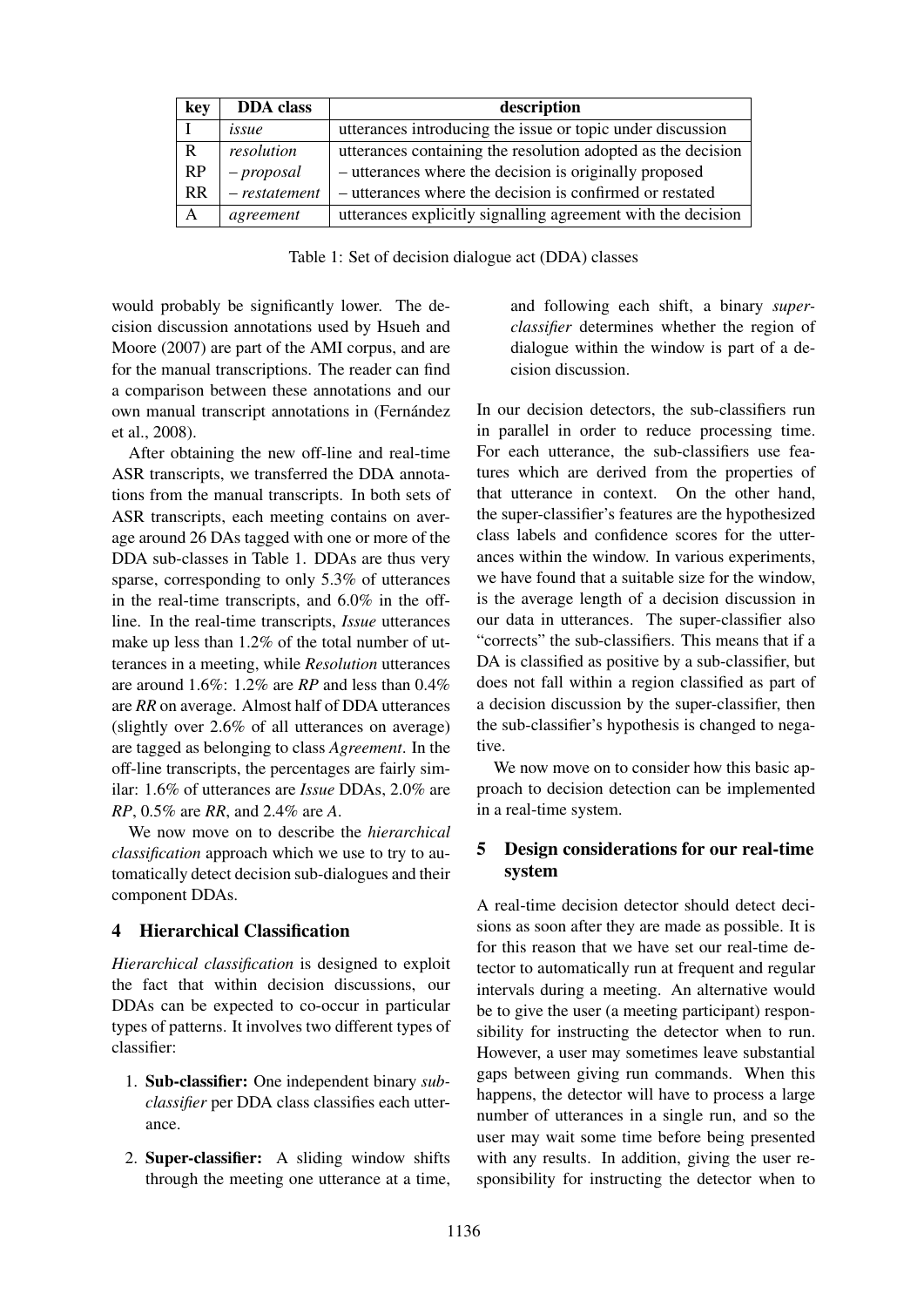

Meeting utterances

Figure 1: Decision discussion regions hypothesized by consecutive runs overlap ( $D_1$  to  $D_3$  and  $D_2$  to  $D_4$ ) and so are merged.

run means burdening the user with an extra task to perform during the meeting, and this goes against the general philosophy behind the system's development. The system is intended to be as unobtrusive as possible during the meeting, and to relieve users of tasks which distract their attention away from the current discussion (e.g. note-taking), not to create new tasks, however small.

Obviously, on the first occasion that the detector runs during a meeting, it can only process "new" (previously unprocessed) utterances, but on subsequent runs, it has the option to reprocess some number of "old" utterances (utterances which it has already processed in a previous run). Certainly, the detector should reprocess some of the most recent old utterances because it is possible that a decision discussion straddles these utterances and new utterances. However, the number of old utterances that are reprocessed should be limited. If the meeting has lasted a while already, then the processing of a large portion of the earlier old utterances is likely to be redundant — it will simply produce the same results for these utterances as the previous run.

The fact that the real-time detector processes recent old utterances means that consecutive runs can produce hypotheses for decision discussion regions which overlap, or which are duplicates. Figure 1 gives an example of the former. We deal with overlapping hypotheses by merging them into one, so forming a larger single decision discussion region. Figure 2 gives an example of duplicate hypotheses. Here, on run  $n$ , the detector hypothesizes decision discussion  $D_1$  to  $D_2$ , and then on run  $n+1$ , since the bounds of this original hypothesis are now wholly contained within the region of



Meeting utterances

Figure 2: Consecutive runs hypothesize the same decision discussion region  $D_1$  to  $D_2$ , and so one of the duplicates is discarded.

old reprocessed utterances, the detector hypothesizes a duplicate. We deal with such cases by discarding the duplicate.

#### 6 Experiments

We conducted various experiments related to realtime decision detection, our goal being to produce a system which:

- relative to alternative versions, detects decision discussions accurately,
- generates results for any portion of dialogue very soon after that portion of dialogue has ended.

The current version of our real-time detector is set to process the same number of old and new utterances on each run. Here, we refer to this value as  $i$ , and hence on each run the system processes a total of  $2i$  utterances (*i* old and *i* new). Another of the system's characteristics is that runs take place every  $i$  utterances, meaning that as we decrease  $i$ , the system provides new results more frequently and is hence "more real-time". One of the things we investigate here then, is what to set  $i$  to in order to best satisfy the two design goals given above. Having found this value, we compare the hierarchical real-time detector's performance with alternative detectors, these being:

- an off-line detector applied to off-line ASR transcripts,
- a flat real-time detector,
- an off-line detector applied to the real-time ASR transcripts.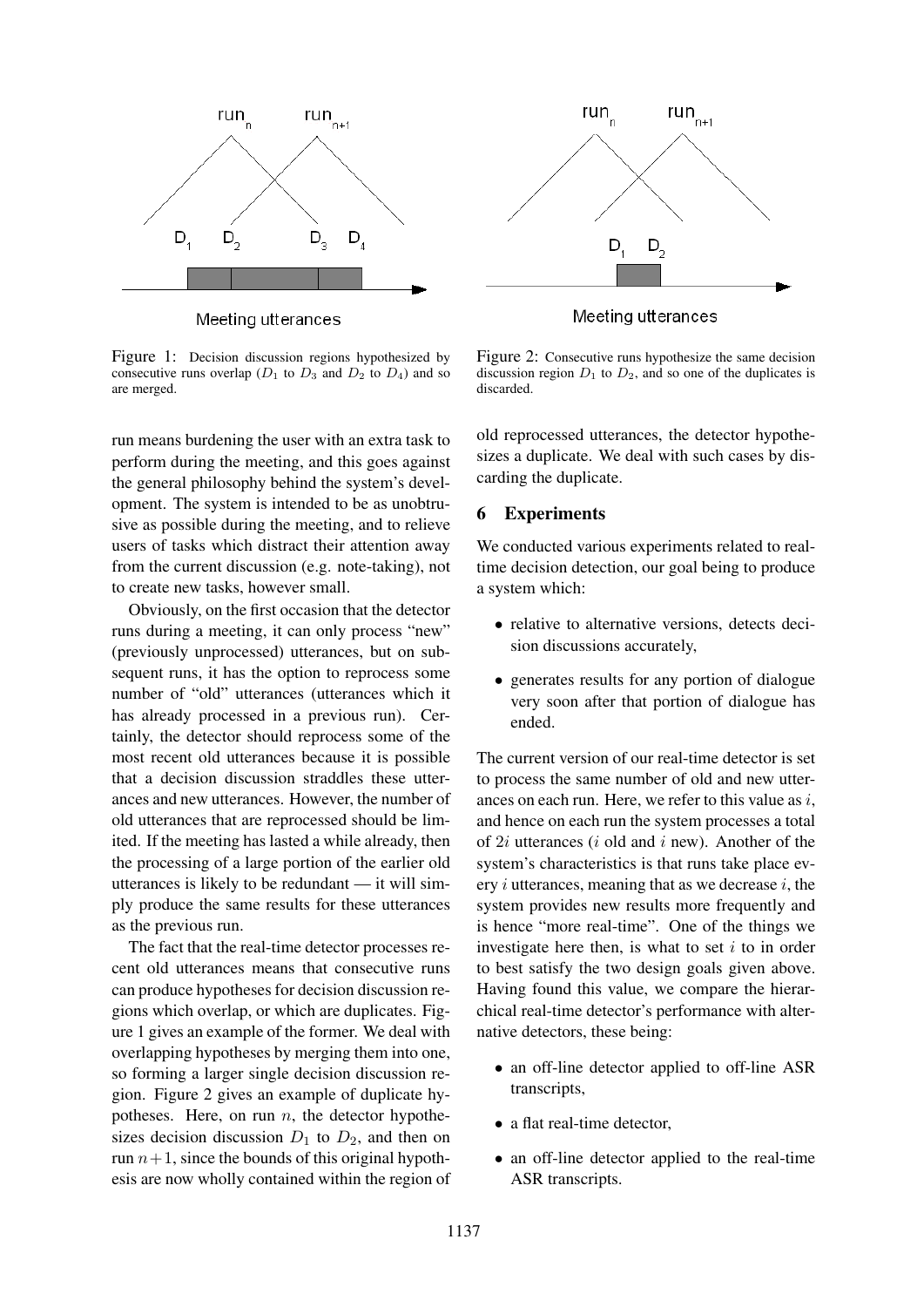| Lexical   | unigrams after text normalization |  |  |
|-----------|-----------------------------------|--|--|
| Utterance | length in words, duration in      |  |  |
|           | word rate                         |  |  |
| Speaker   | speaker ID & AMI speaker role     |  |  |
| Context   | features as above for utterances  |  |  |
|           | $u +1$ - 1 $u +1$ - 5             |  |  |

Table 2: Features for decision DA detection

Note that the off-line detectors use hierarchical classification, and that the flat real-time detector uses a single binary classifier which treats all DDAs as members of a single merged DDA class.

#### 6.1 Classifiers and features

All classifiers (sub and super-classifiers) in all detectors are linear-kernel *Support Vector Machines (SVMs)*, produced using *SVMlight* (Joachims, 1999). For the sub-classifiers, we are obviously restricted to using features which can be computed in a very short period of time, and in the experiments here, we use *lexical*, *utterance* and *speaker* features. These are summarized in Table 2. An utterance's lexical features are the words in its transcription, its utterance features are its duration, number of words, and word rate (number of words divided by duration), and its speaker features are the speaker's role (see Section 3) and ID. We also use lexical features for the previous and where available, next utterances: the *I*, *RP* and *RR* sub-classifiers use the lexical features for the previous/next utterance and the *A* sub-classifier, those from the previous/next 5 utterances. These settings produced the best results in preliminary experiments. We do not use DA features because we lack an automatic DA tagger, nor do we use prosodic features because (Fernández et al., 2008) was unable to derive any value from them with SVMs.

#### 6.2 Evaluation

We evaluate each of our decision detectors in 17 fold cross validations, where in each fold, the detector trains on 16 meetings and then tests on the remaining one. Evaluation can be made at three levels:

- 1. The sub-classifiers' detection of each of the DDA classes.
- 2. The sub-classifiers' detection of each of the DDA classes after correction by the superclassifier.



Figure 3: The relationship between the number of old/new utterances processed in a single run, and the super-classifier's F1-score. Here the sub-classifiers use only lexical features.

3. The super-classifier's detection of decision discussion regions.

For 1 and 2, we use the same lenient-match metric as (Fernández et al., 2008; Hsueh and Moore, 2007), which allows a margin of 20 seconds preceding and following a hypothesized DDA. Note that here we only give credit for hypotheses based on a 1-1 mapping with the gold-standard labels. For 3, we follow (Fernández et al., 2008; Purver et al., 2007) and use a windowed metric that divides the dialogue into 30-second windows and evaluates on a per window basis.

#### 6.3 Results and analysis

Here, Section 6.3.1 will present results for different values of  $i$ , the number of old/new utterances processed in a single run. Section 6.3.2 then compares the performance of the real-time and off-line systems, (and also real-time systems which use hierarchical *vs.* flat classification), and Section 6.3.3 presents some feature analysis.

### 6.3.1 Varying the number of old/new utterances processed in a run

Figure 3 shows the relationship between  $i$ , the setting for the number of old/new utterances processed in a single run, and the super-classifier's F1-score. Here, the sub-classifiers are using only lexical features. We can see from the graph that as i increases to 15, the super-classifier's F1-score also increases, but thereafter, it plateaus. Hence 15 is apparently the value which best satisfies the two design goals given at the start of Section 6. It should also be noted that 15 is the mean length of a decision discussion in our data, and so per-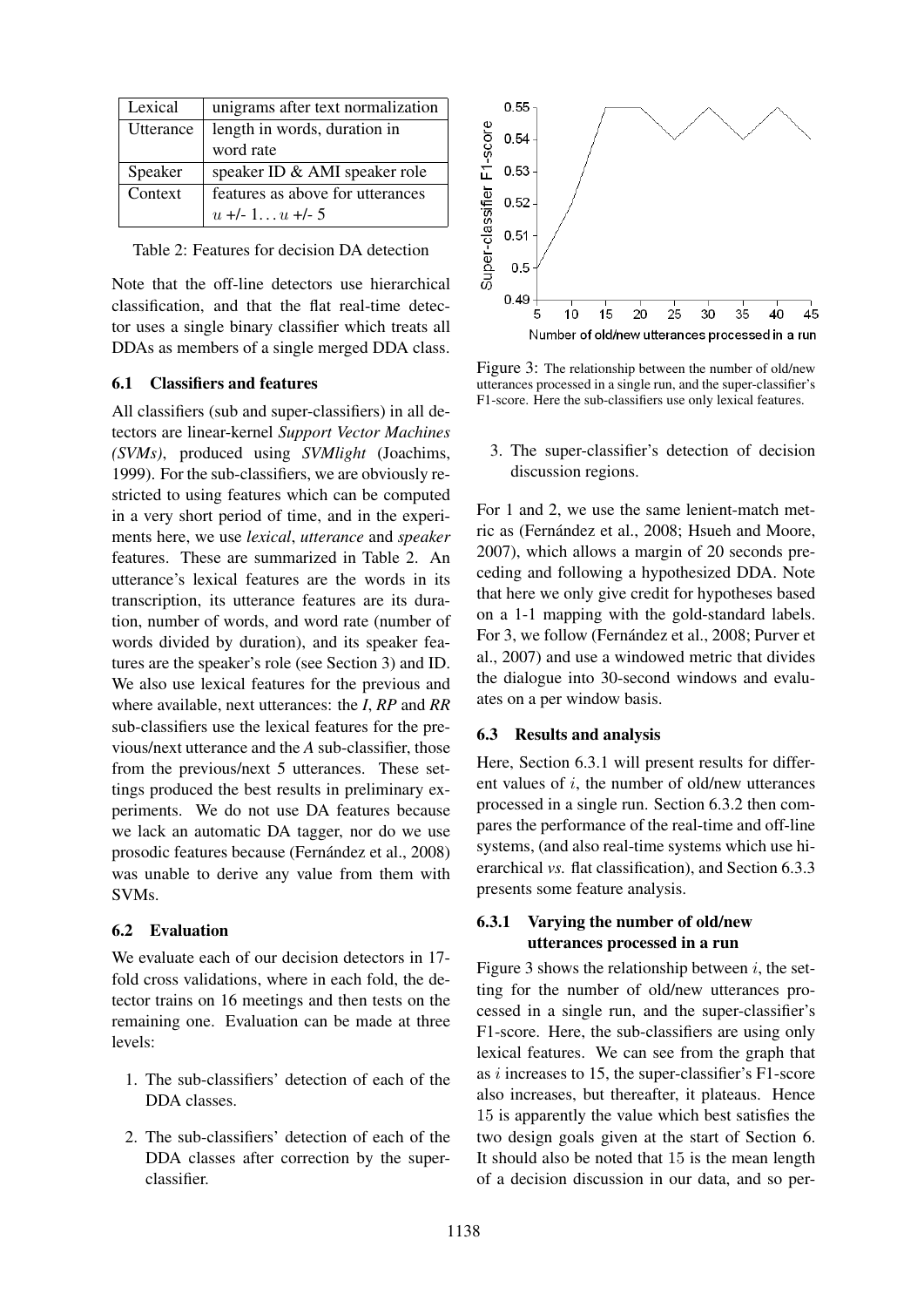|    |     | sub-classifiers | super     |     |            |
|----|-----|-----------------|-----------|-----|------------|
|    |     | <b>RP</b>       | <b>RR</b> | A   | classifier |
| Re | .73 | .73             | .84       | .71 | .82        |
| Pr | .08 | .09             | .03       | .15 | .40        |
| Е1 | .15 | .16             | .06       | .25 |            |

Table 3: Results for the hierarchical real-time decision detector, using lexical, utterance and speaker features.

|    |     | sub-classifiers | super |     |            |
|----|-----|-----------------|-------|-----|------------|
|    |     | <b>RP</b>       | RR    |     | classifier |
| Re | .51 | .51             | .10   | .63 | .83        |
| Pr | .12 | .11             | .04   | .15 | .41        |
| F1 | .19 | -19             | .05   | 24  | .55        |

Table 4: Results for the hierarchical off-line decision detector on off-line ASR transcripts, using lexical, utterance and speaker features.

haps this is a transferable finding. The mean duration of a run when  $i = 15$  is approximately 4 seconds, while the mean duration of 15 utterances in our data-set is approximately 60 seconds, meaning that for the average case, the detector returns the results for the current run, long before it is due to make the next. Significant lee-way is perhaps necessary here, because the final version of the real-time detector will include a summarization component which extracts key phrases from *Issue/Resolution* utterances, and its processing can last some time, even for a single decision.

We should say then, that the system is not strictly real-time because in general, it detects decisions soon after they are made (for example within a minute), rather than immediately after. In the future we intend to modify the system so that it can run more frequently than once every  $i$  utterances. However it is important that runs do not occur too frequently — for example, if  $i = 15$  and the system runs after every utterance, then the extra processing will cause it to gradually fall further and further behind the meeting.

#### 6.3.2 Real-time *vs.* off-line results

Table 3 shows the results achieved by a hierarchical real-time decision detector whose run settings are as described above, and whose sub-classifiers<sup>3</sup> use lexical, utterance and speaker features. These results compare well with those of an equivalent

|    |     | sub-classifiers | super     |              |            |
|----|-----|-----------------|-----------|--------------|------------|
|    |     | <b>RP</b>       | <b>RR</b> | $\mathsf{A}$ | classifier |
| Re | .50 | .51             | .09       | .63          | .83        |
| Pr | .11 | .11             | .03       | .14          | .41        |
| F1 | .19 | .18             | .05       | .23          | .55        |

Table 5: Results for the hierarchical off-line detector on real-time ASR transcripts, using lexical, utterance and speaker features.

|    |     | sub-classifiers | super     |              |            |
|----|-----|-----------------|-----------|--------------|------------|
|    |     | <b>RP</b>       | <b>RR</b> | $\mathsf{A}$ | classifier |
| Re | .67 | .74             | .84       | .66          | .85        |
| Pr | .07 | .08             | .03       | .14          | .41        |
| F1 | -13 | -15             | .05       | 24           | .55        |

Table 6: Results for the hierarchical real-time decision detector, using lexical features only.

off-line detector, which are shown in Table 4. The F1-scores for the real-time and off-line decision super-classifiers are .54 and .55 respectively, and the difference is not statistically significant. This may indicate that the hierarchical classification approach is fairly robust to increasing ASR Word Error Rates (WERs). Combining the output from each of the independent sub-classifiers might compensate somewhat for any decreases in their individual accuracy, as there was here for the *I* and *RP* sub-classifiers.

The hierarchical real-time detector's F1-score is also 10 points higher than a flat classifier (.54 *vs.* .44). Hence, while Fernández et al. (2008) demonstrated that the hierarchical classification approach could improve off-line decision detection, we have demonstrated here that it can also improve realtime decision detection.

Table 5 shows the results when an off-line detector is applied to real-time ASR transcripts. Here, the super-classifier obtains an F1-score of .55, one point higher than the real-time detector, but again, the difference is not statistically significant.

#### 6.3.3 Feature analysis

We also investigated the contribution of the utterance and speaker features. Table 6 shows the results for the hierarchical real-time decision detector when its sub-classifiers use only lexical features. The sub-classifier F1-scores are all slightly lower than when utterance and speaker features are used (see Table 3), and the super-classifier

<sup>&</sup>lt;sup>3</sup>In Tables 3 to 6, sub-classifier results are post-correction (see Section 6.2).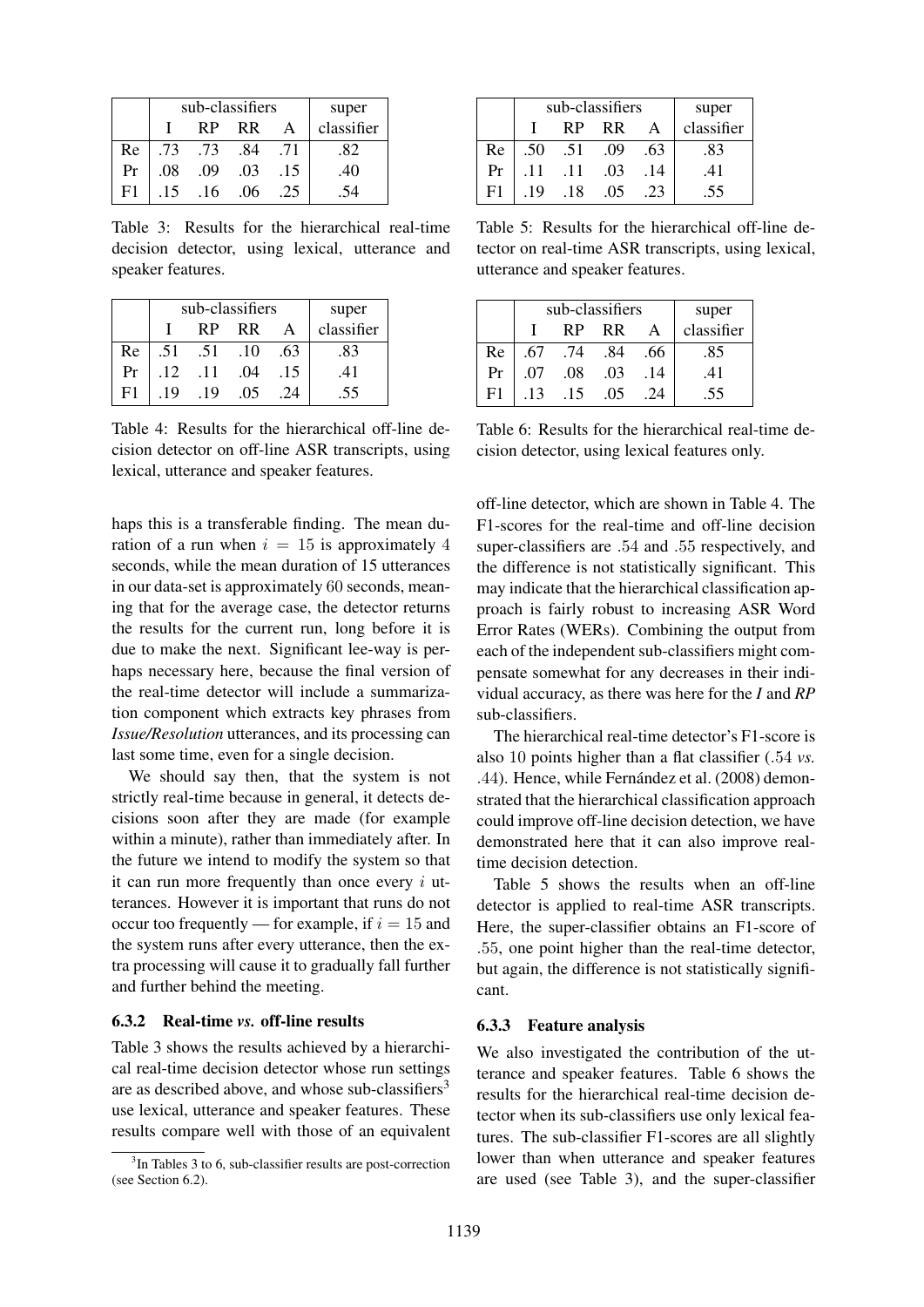score is only 1 point different. None of these differences are statistically significant.

Since lexical features are important, we used *information gain* in order to investigate which words are predictive of each DDA type. Due to differences in the transcripts, the predictive words for the off-line and real-time systems are not the same, but we can find commonalities, and these commonalities make sense given the DDA definitions. Firstly in *Resolution* and particularly *Issue* DAs, some of the most predictive words could be used to define discussion topics, and so we might expect to find them in the meeting agenda. Examples are "energy", and "color". Predictive words for *Resolutions* also include semantically-related words which are key in defining the decision ("kinetic","green"). Additional predictive words for *RPs* are the personal pronouns "I" and "we", and the verbs, "think" and "like", and for *RRs*, words which we would associate with summing up ("consensus", "definitely", and "okay"). Unsurprisingly, for *Agreements*, "yeah" and "okay" both score very highly.

## 7 Conclusion

(Fernández et al., 2008) described an approach to decision detection in multi-party meetings and demonstrated how it could work relatively well in an off-line system. The approach has two defining characteristics. The first is its use of an annotation scheme which distinguishes between different utterance types based on the roles which they play in the decision-making process. The second is its use of hierarchical classification, whereby binary *sub-classifiers* detect instances of each of the decision DAs (DDAs), and then based on the sub-classifier hypotheses, a *super-classifier* determines which regions of dialogue are decision discussions.

In this paper then, we have taken the same basic approach to decision detection as Fernández et al. (2008), but changed the way in which it is implemented so that it can work effectively in realtime. Our implementation changes include running the detector at regular and frequent intervals during the meeting, and reprocessing recent utterances in case a decision discussion straddles these and brand new utterances. The fact that the detector reprocesses utterances means that on consecutive runs, overlapping and duplicate hypothesized decision discussions are possible. We have therefore added facilities to merge overlapping hypotheses and to remove duplicates.

In general, the resulting system is able to detect decisions soon after they are made (for example within a minute), rather than immediately after. It has performed well in testing, achieving an F1 score of .54, which is only one point lower than an equivalent off-line system, and in any case, the difference was not statistically significant. A flat real-time detector achieved .44.

In future work, we plan to extend the decision discussion annotation scheme and try to extract supporting arguments for decisions. We will also experiment with using sequential models in order to try to exploit any sequential ordering patterns in the occurrence of the DDAs.

Acknowledgements This material is based upon work supported by the Defense Advanced Research Projects Agency (DARPA) under Contract No. FA8750-07-D-0185/0004, and by the Department of the Navy Office of Naval Research (ONR) under Grants No. N00014-05-1-0187 and N00014-09-1-0106. Any opinions, findings and conclusions or recommendations expressed in this material are those of the authors and do not necessarily reflect the views of DARPA or ONR. We are grateful to the three anonymous EMNLP reviewers for their helpful comments and suggestions, and to our partners at SRI International who provided us with off-line and real-time transcripts for our meeting data.

### **References**

- Satanjeev Banerjee, Carolyn Rosé, and Alex Rudnicky. 2005. The necessity of a meeting recording and playback system, and the benefit of topic-level annotations to meeting browsing. In *Proceedings of the 10th International Conference on Human-Computer Interaction*.
- Susanne Burger, Victoria MacLaren, and Hua Yu. 2002. The ISL Meeting Corpus: The impact of meeting type on speech style. In *Proceedings of the 7th International Conference on Spoken Language Processing (INTERSPEECH - ICSLP)*, Denver, Colorado.
- Raquel Fernández, Matthew Frampton, Patrick Ehlen, Matthew Purver, and Stanley Peters. 2008. Modelling and detecting decisions in multi-party dialogue. In *Proc. of the 9th SIGdial Workshop on Discourse and Dialogue*.
- Michel Galley, Kathleen McKeown, Julia Hirschberg, and Elizabeth Shriberg. 2004. Identifying agree-